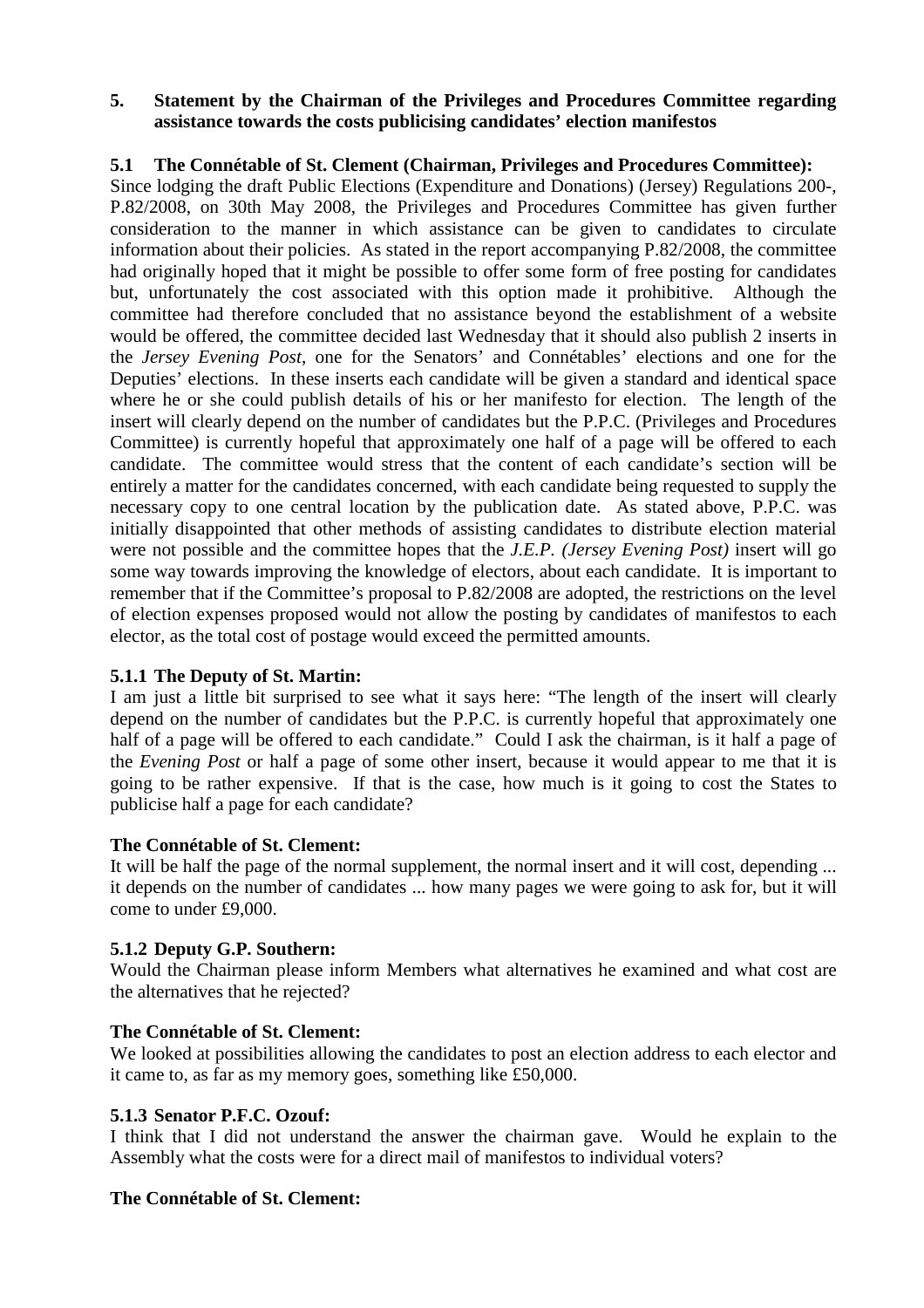I said to the previous questioner that it came to somewhere in the region of £50,000.

### **5.1.4 Deputy J.B. Fox of St. Helier:**

In relation to the proposed P.82, that candidates would be restricted on the amount that they could employ, as the information is coming out now of looking at an alternative supplement in the *Jersey Evening Post*, will that mean that individual candidates will not now be able to send individual letters or leaflets to their constituents because of the proposal of one supplement of a half page, or thereabouts in the *Evening Post*, or will they be dispensing with the original proposal of not allowing the extra money for the cost of postage? Sorry, the basic argument I am asking for is, under P.82, it was proposed to limit the amount that the election give, but it was proposed, at that point, to allow for postage to be covered by other means. That will not now happen. Therefore, is it still P.P.C.'s intention to restrict the amount of money, which would debar candidates from being able to send, to individual recipients, their manifestos?

### **The Connétable of St. Clement:**

The answer to that question is, yes, it would be the P.P.C.'s intention to restrict the amount that candidates can spend.

## **5.1.5 Deputy A. Breckon of St. Saviour:**

I wonder if the chairman could advise the House if he is aware of any other alternative distribution methods, for example, the telephone directories are distributed by somebody else, apart from the Post Office, if any of this was explored, because £50,000 seems an extortionate situation of a monopoly?

### **The Connétable of St. Clement:**

I am not totally aware of postal regulations but I think that the Jersey Post has the monopoly on certain sizes and this would come into the relationship of the electoral process.

# **5.1.6 Deputy C.J. Scott Warren:**

I have 2 questions; can the chairman give details or at least confirm that the expenditure allowed by candidates will be extremely low, in view of what has just been said, regarding individuals doing a direct mail of leaflets? Also, does the chairman accept that, in a Deputies' election, there really is no need for Island-wide distribution via the *J.E.P.*?

### **The Connétable of St. Clement:**

The amount that candidates can spend is what the committee considers is a fair amount. As far as the Deputies' elections are concerned, well, it will be clearly identified and we are still in negotiation with the people that are going to do the inserts, but it will be clearly indicated by Parishes, who the candidates are for that particular Parish. It will be clearly indicated within the document.

### **5.1.7 Deputy G.P. Southern:**

Could the chairman please indicate when his committee started working on these particular solutions to the problem? Was it in 2005 or was it more recently?

# **The Connétable of St. Clement:**

At the beginning of this year, Sir.

### **5.1.8 Senator L. Norman:**

Does the chairman not accept that the level of election expenses should be fixed, so that each candidate should have the ability to mail one manifesto to each and every elector?

### **The Connétable of St. Clement:**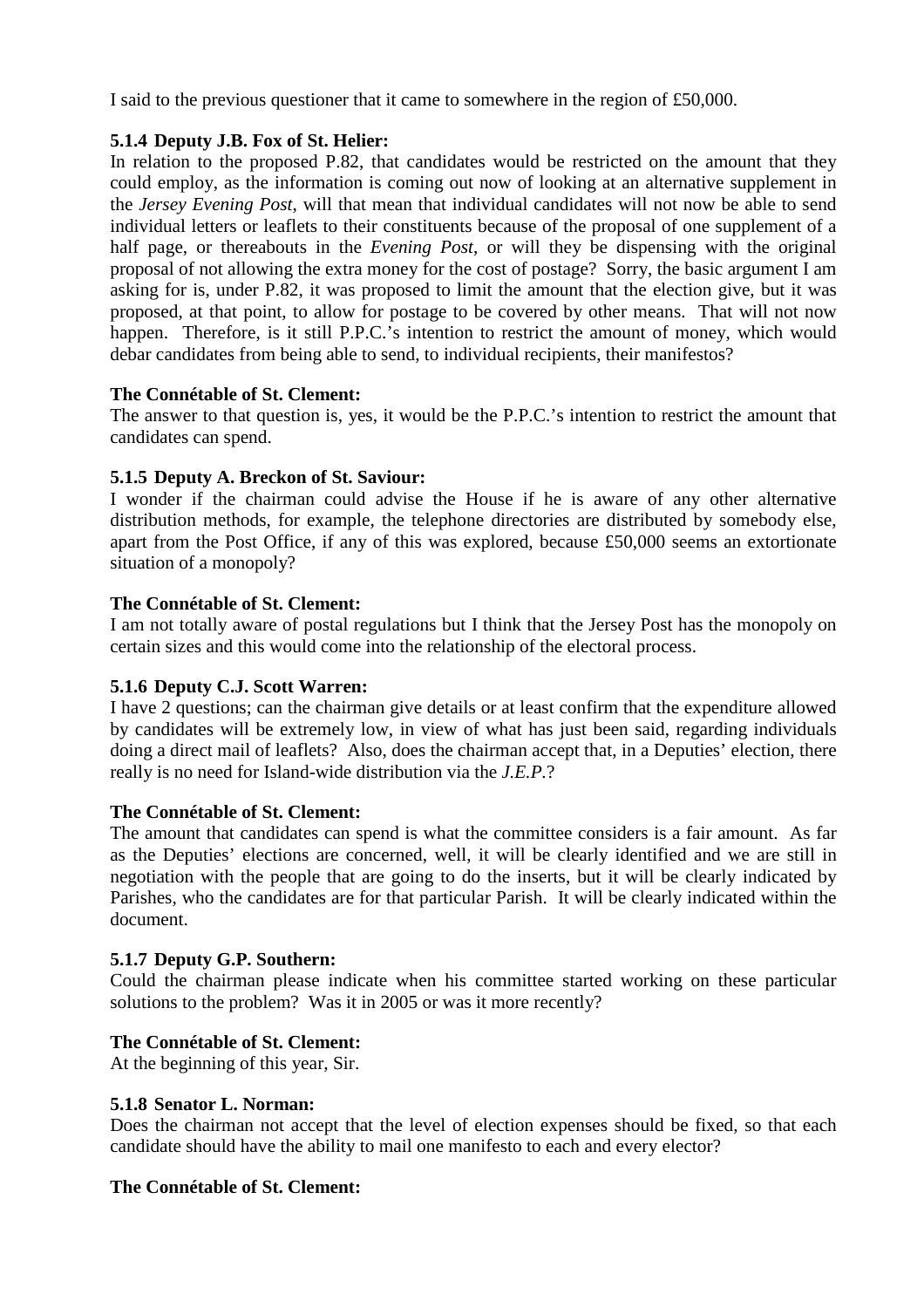I think it is a question of how much a particular candidate could afford to spend and I think this is a fairer way of dealing with that situation.

### **5.1.9 Senator L. Norman:**

Is the Chairman saying it is fairer that the candidate should not be able to communicate directly by mail with each and every elector?

## **The Connétable of St. Clement:**

I think it is a question of how much candidates can afford to spend, Sir.

## **5.1.10 Senator P.F.C. Ozouf:**

Would the chairman confirm whether or not his committee discussed the fact that it was vital for all electors in the Island to be informed of candidates' policies? Did his committee discuss the fact that the candidates' electors will be responsible for the discharging of approximately the payments of up to £2 billion during the course of the 3 years that people will be elected and did he set that aside with the £50,000 he was proposing? Does he not think that £2 per voter is an investment well made in the pursuance of better and more informed democracy, and would he finally confirm what his under-spend was last year?

## **The Connétable of St. Clement:**

I think the under-spend is irrelevant to this question, Sir. I think this is the fairest way of every candidate being able to communicate, without the necessity of having an unlimited amount of money to spend.

## **5.1.11 Senator P.F.C. Ozouf:**

Would the chairman please explain how he comes to the conclusion that it is fair that neither candidates are now going to be able to discharge and send manifestos, nor the States? Where is the fairness to the electors of Jersey to get informed about candidates' policies? There is no fairness at all, would he agree?

### **The Connétable of St. Clement:**

I would not, Sir.

### **5.1.12 Deputy A. Breckon:**

I wonder if the chairman would agree with me that a cost of over £13,000 for a distribution to over 37,000 residential addresses is beyond the means of most people who might be thinking of standing?

### **The Connétable of St. Clement:**

Yes, I think it is, Sir.

# **5.1.13 Deputy G.W.J. de Faye of St. Helier:**

I wonder if the chairman and his committee are not concerned that, in their determination to find a level playing field between candidates, they are going to make it extremely difficult for voters to tell the difference between most candidates?

### **The Connétable of St. Clement:**

I think the electors are quite capable and quite intelligent enough to make that judgment.

# **5.1.14 Senator P.F.C. Ozouf:**

Would the chairman explain how he expects electors to be informed of candidates' policies? Would he agree to reconsider this decision that he has made and would he also consider taking back to his committee, the proposal of sending out polling cards that electors can not only be informed of policies but also where and how they can vote?